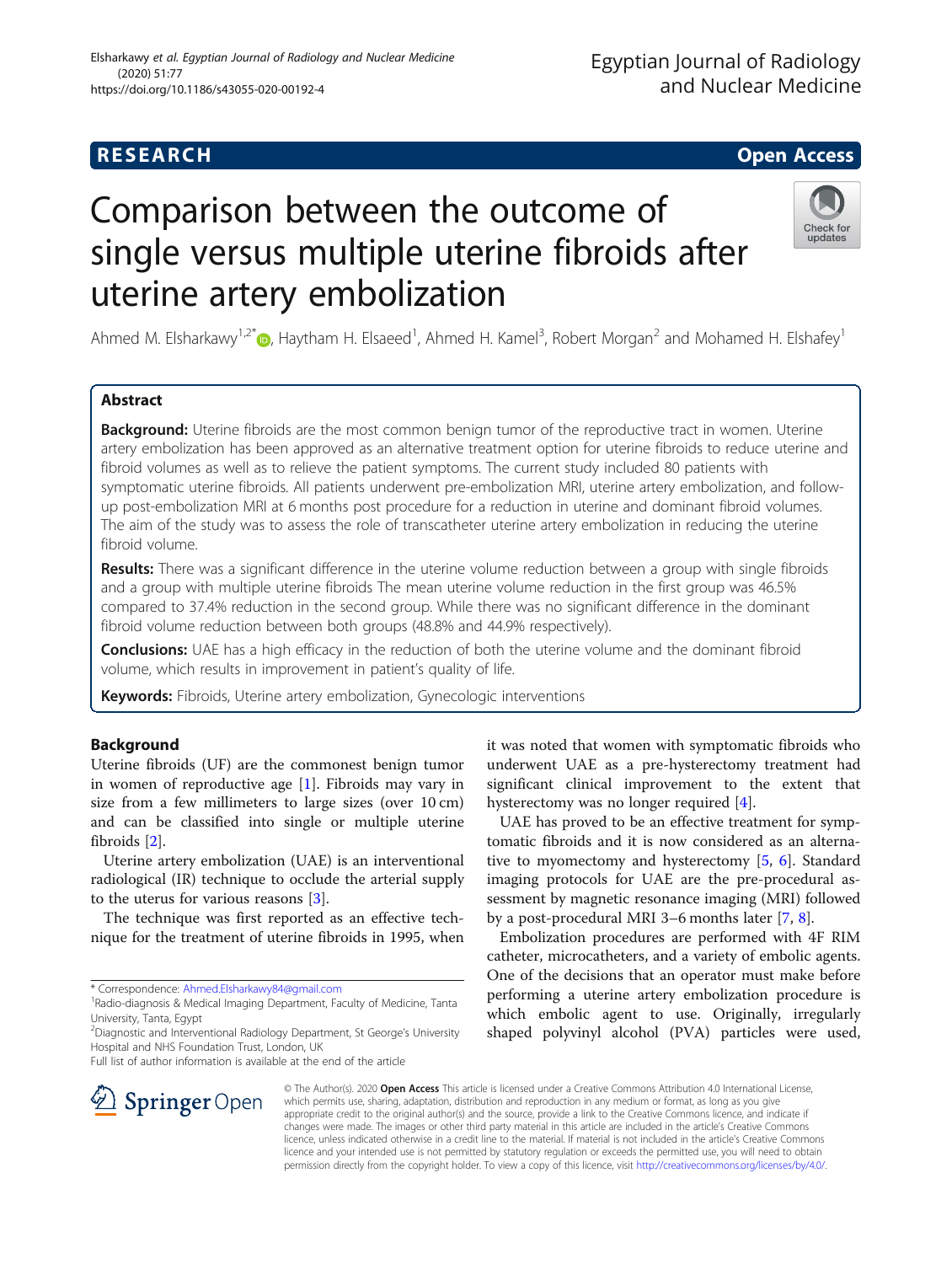although more recently other spherical-shaped embolic agents have been developed [\[9](#page-6-0), [10](#page-6-0)].

Infarction of a fibroid is indicated by the absence of contrast enhancement in follow-up T1-weighted MR images in comparison to pre-embolization MRI images. The degree of infarction is expressed by using a scale from 0 to 100% infarction, where 100% is complete infarction and 0% is non-infarction [\[11](#page-6-0)].

Persistent symptoms after UFE can be due to incomplete fibroid infarction, and the subsequent regrowth of an incompletely treated fibroid contributes to earlier symptom recurrence [[12](#page-6-0)].

#### Methods

Eighty female patients were referred for UAE for symptomatic fibroids. UAE for fibroids was decided after discussion of treatment options in a fibroid multidisciplinary team meeting. Exclusion criteria were a positive pregnancy test, uterine or adnexal infection, suspected gynecologic malignancy, patients with renal impairment, and hypersensitivity to contrast media.

Patients were examined in both gynecology and IR clinics with a full detailed history, including the menstrual history, duration and amount of bleeding, and full laboratory investigations. Informed consent was obtained from all patients and patient information leaflets were given to them during the clinic visit.

#### Pre and post procedure pelvic MRI

Pelvic MRI was performed using a GE Signa Excite (GE Medical Systems, USA) 1.5 Tesla MRI scanner. Pre- and post-interventional MRIs were performed according to standard identical protocols.

The MRI sequences used in the study were sagittal T2 fast spin echo (FSE), axial T2 FSE, axial T1 FSE, and post contrast axial T1 fat-saturated imaging. Assessment criteria were the site and number of fibroids, the calculation of pre and post embolization uterine and dominant fibroid volumes, and the estimation of the percentage of dominant fibroid infarction on the post embolization MRI scans.

Clinical symptomatic improvement was assessed with by calculation of symptom severity score and a healthrelated quality of life questionnaire (HR-QOL) before and 6 months after UAE.

#### Technique of uterine artery embolization

The procedure was done under fluoroscopic guidance using a Siemens Artis-Q Angiography machine with a ceiling mounted system. The machine is capable of serial radiography and digital subtraction. Non-ionic contrast media (Omnipaque 300) was used in all patients (Figs. [1](#page-2-0) and [2\)](#page-4-0).

The embolization procedure was performed by certified interventional radiologists in our institution (R.M. with 30 years experience in interventional radiology, A.K. 15 years experience, and A.E. 10 years experience). Each operation was performed by two operators to decrease operative time and radiation exposure.

The patient is positioned in the supine position, and both groins are prepped with antiseptic solution. Bilateral common femoral arteries access is achieved using the Seldinger technique after infiltration of local anesthesthetic agent (10 ml lidocaine) around the femoral artery.

Then 4F Rim catheters (Rosch Inferior Mesenteric Torcon Beacon Tip catheter, Cook Medical, USA) are advanced over the aortic bifurcation over 0.035 hydrophilic guidewires (Radiofocus® Terumo) to reach the contra-lateral internal iliac artery. Catheterization of the uterine artery is then performed, and the catheter tip is placed in the transverse portion of the uterine artery. Arteriography is performed to confirm a satisfactory position.

In some patients, it was difficult to access the correct position with the Rim catheter. In these cases, a 2.7F microcatheter (Progreat 2.7F microcatheter, Terumo Medical Corporation, Europe) was used to go further to access the appropriate position. Pulsed fluoroscopy (2 pulses per second) is used to opacify the entire fibroid uterus and to decrease patient radiation dose.

Embolization is started using 355 to500 μm nonspherical polyvinyl alcohol particles (Contour PVA, Boston Scientific, USA), which are then upsized to 500 to 710 μm and 710–1000 μm.

The end point for embolization is stasis of contrast within the transverse segments of the uterine arteries for approximately 10 cardiac pulsations.

The operators usually wait for a period of 5 min to allow any remaining embolic material clumping to redistribute, and they then reconfirm adequate stasis by performing repeat angiography.

Following UAE, patient-controlled analgesia with the administration of intravenous analgesia and antiinflammatory drugs may be used to assist in pain control in the early post procedure period.

After UAE, patients are observed overnight in the hospital to ensure adequate access to pain and anti-nausea medications and to enable observation of the femoral access site.

#### Merits and limitation of technique

The merits of the uterine fibroid embolization are as follows: avoidance of hysterectomy, minimally invasive technique, shorter hospital stay, and shorter recovery time. However, this technique cannot be used in patients with uterine or adnexal infections, renal impairment,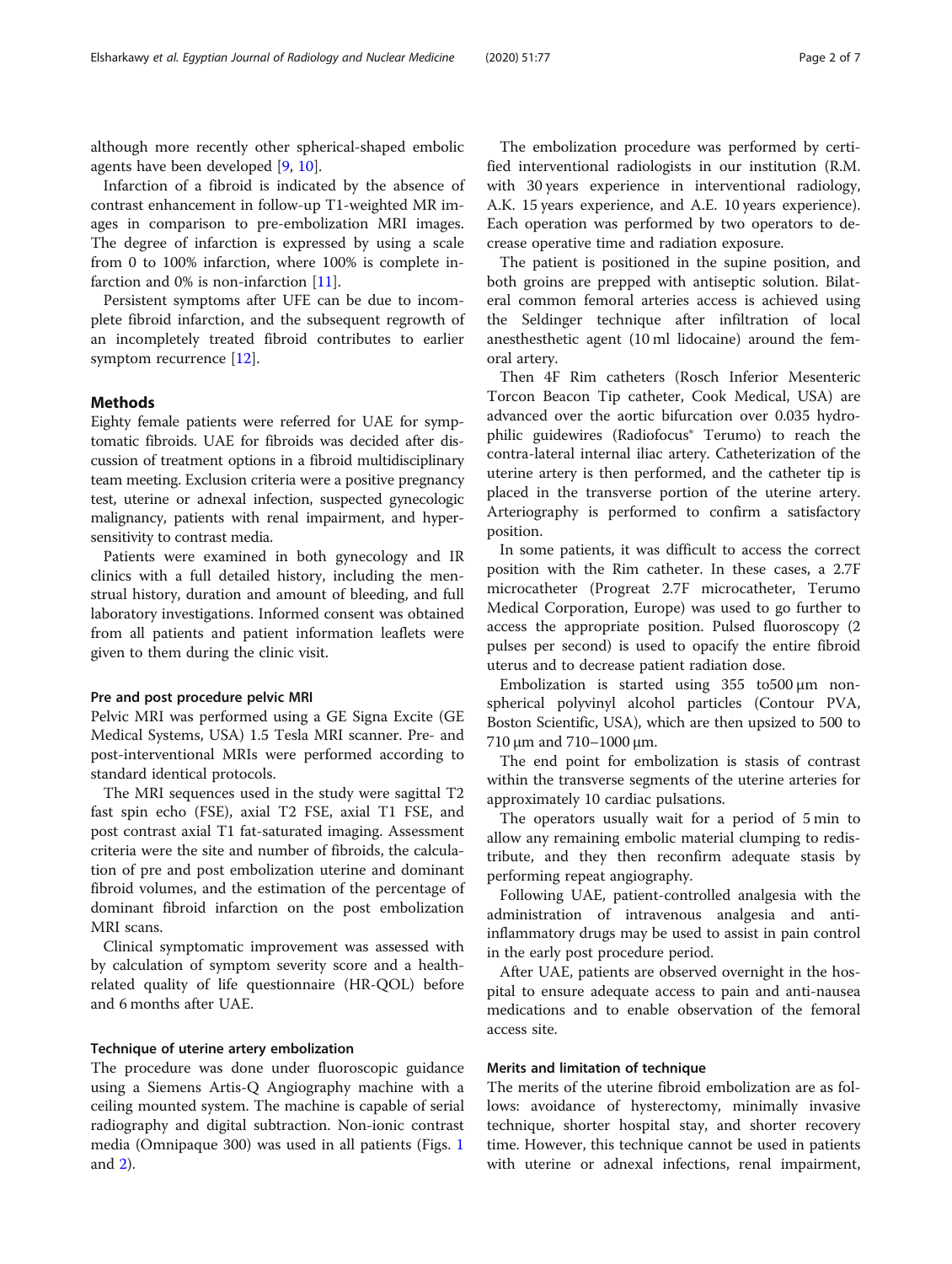<span id="page-2-0"></span>

Fig. 1 Forty year-old-female patient. a Sagittal T2-weighted MR image shows a single large intramural fibroid. b A baseline MRI scan shows intense enhancement of the fibroid. c Uterine arteriograms before embolization: Fluoroscopic image obtained in the arterial phase shows bilateral hypertrophied uterine arteries with a large fibroid uterus due to uterine fibroids. d Sagittal T2-weighted MRI 6 months following uterine artery embolization demonstrates a reduction in the uterine and fibroid volume. e Post embolization T1-weighted MR image shows 100% infarction with decreased fibroid volume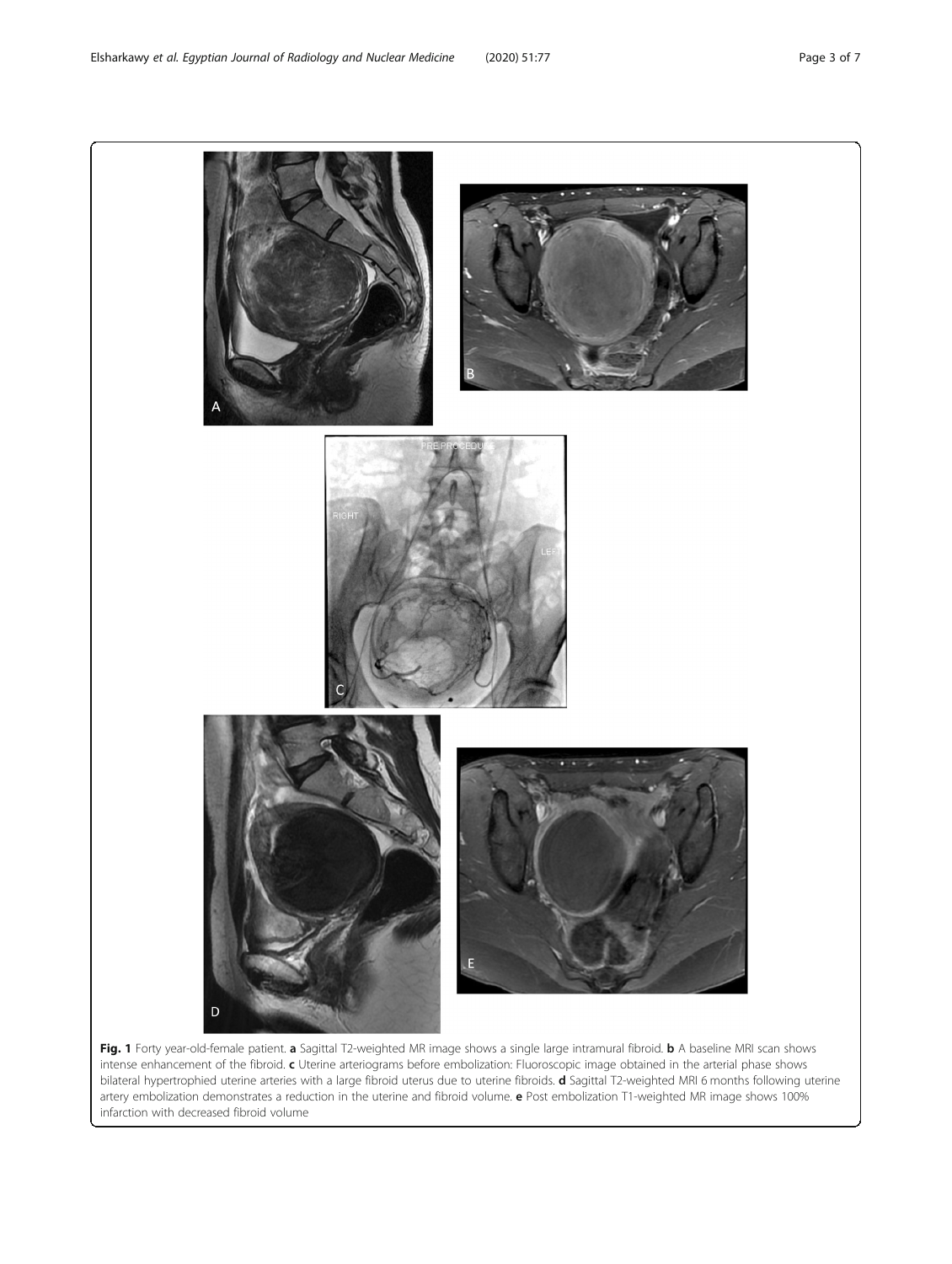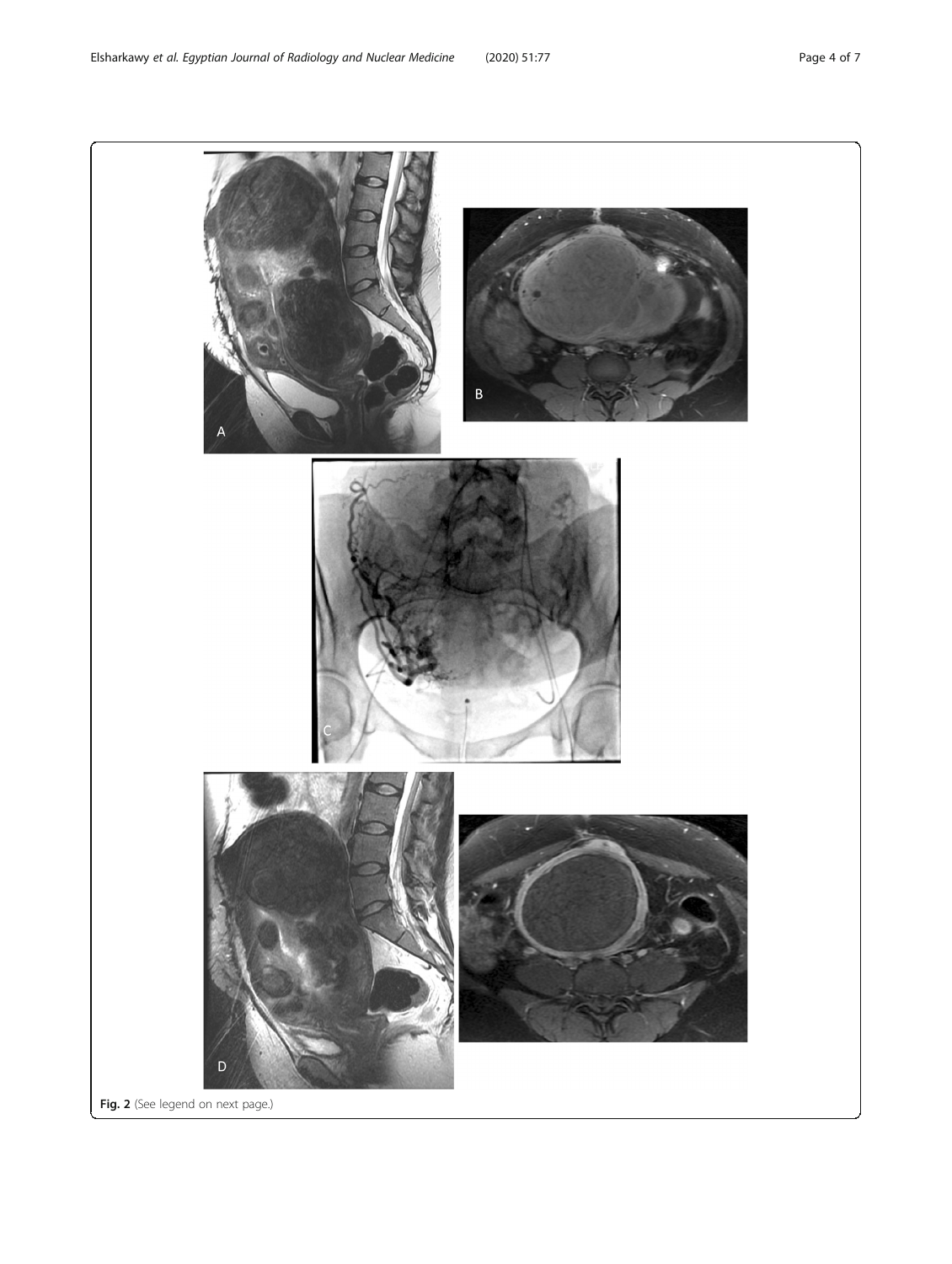<span id="page-4-0"></span>(See figure on previous page.)

Fig. 2 Thirty-five year-old-female patient. a Sagittal T2-weighted MR image demonstrates multiple variably sized uterine fibroids. b Baseline T1weighted fat-suppressed image shows an intense enhancement of the uterine fibroids. c Uterine angiograms before embolization: fluoroscopic image obtained in the arterial phase shows bilateral enlarged uterine arteries with an enlarged uterus due to multiple fibroids. d Post embolization T1-weighted fat-suppressed image shows 100% infarction of the dominant fibroid and decreased uterine and fibroid volumes. e MRI scan 6 months post UAE shows a reduction in the uterine and fibroid volumes

and patients with known history of hypersensitivity to contrast media.

#### Statistical analysis

The collected data were coded, tabulated, and statistically analyzed using the SPSS program (Statistical Package for Social Sciences) software version 25.

Descriptive statistics were done for parametric quantitative data by mean, minimum, and maximum of the range, while they were done for categorical data by number and percentage.

Analyses were done for parametric quantitative data using paired samples T test.

The level of significance was taken at a  $P$  value of  $< 0.05.$ 

#### Results

Eighty patients with uterine leiomyomata were referred to the IR department between February 2018 and October 2019. They were recruited into the study after fulfillment of the inclusion criteria; their ages ranged from 34 to 54 years old; the patients were classified into 2 groups: 21 patients in the first group (group 1) had a solitary large fibroid, and 59 patients in the second group (group 2) had multiple fibroids. Patients complained of uterine bleeding and/or pelvic pressure symptoms in the form of pelvic heaviness and urinary disturbance (as in Table 1).

There was a significant difference in the percentage of uterine volume reduction between the two groups. In group 1, the pre-embolization uterine volume was 179–  $3628 \text{ cm}^3$  with a mean volume =  $608.1 \text{ cm}^3$  and total volume reduction was 46.5%. The pre-embolization total uterine volume in group 2 was  $84.3-2179 \text{ cm}^3$  with a mean volume =  $872.9 \text{ cm}^3$  and total volume reduction was 37.4% (significant difference,  $P = 0.01$ ) (as shown in Table 2).

Table 1 Number, age, and complaints of the two studied groups

|                    | Treatment group |                   |  |
|--------------------|-----------------|-------------------|--|
|                    | Single fibroid  | Multiple fibroids |  |
| Number of patients | 21              | 59                |  |
| Age (mean)         | 42.7            | 43.3              |  |
| Menorrhagia        | 16              | 39                |  |
| Pelvic pressure    | 10              | 22                |  |

However, there was no significant difference of the volume reduction of the dominant fibroid between the 2 groups. The pre-embolization dominant fibroid volume in group 1 group ranged from  $52-290 \text{ cm}^3$  (mean = 270) cm<sup>3</sup>), and the volume reduction was 48.8%. In group 2, the pre-embolization volume ranged from  $23-170 \text{ cm}^3$ (mean =  $247 \text{ cm}^3$ ) and the volume reduction was  $44.9\%$ (no significant difference,  $P = 0.57$ ) (as shown in Table [3\)](#page-5-0).

- The number of PVA vials that were used in group 1 ranged from 2–10 vials with a mean of 4.7 vials, while in group 2, the number of PVA vials that were used ranged from 2–12 vials with a mean of 5 vials.
- As regarding procedural complications, expulsion of the infarcted fibroid occurred in 2 patients who presented with severe colicky pain. No major complication or puncture site hematoma was encountered.
- The mean screening time was 15.68 min; the mean radiation dose was 191 mGy; and there was no significant difference in the dose area product (DAP) of 2520 μGym<sup>2</sup>, fluoroscopy time, or radiation dose between the two groups.
- In group 2, failure to cannulate the left uterine artery by the RIM catheter was experienced in 5 patients and the right uterine artery in one patient with the result that microcatheters were used in these patients. In group 1, there was failure to catheterize the left uterine artery with the RIM catheter in one patient, and a microcatheter was used successfully.
- In group 1, the mean symptom severity score was 65.8 before UAE and was 30.4 after UAE. The mean HR-QOL before UAE was 33.3, was 78.2 after UAE, which was not statistically significant different (P value =  $0.67$ ) from group 2. In group 2, the mean pre-UAE symptom severity score was 70.1 and was

| Table 2 Total uterine volume reduction percentage |  |
|---------------------------------------------------|--|
|---------------------------------------------------|--|

| Uterine volume reduction      | Treatment group      |                      |  |
|-------------------------------|----------------------|----------------------|--|
|                               | Single fibroid       | Multiple fibroids    |  |
| Pre embolization mean volume  | $608.1 \text{ cm}^3$ | $872.9 \text{ cm}^3$ |  |
| Post embolization mean volume | $325 \text{ cm}^3$   | 550 cm <sup>3</sup>  |  |
| Volume reduction              | 46.5%                | 37.4%                |  |
| $P$ value                     | $0.01*$              |                      |  |

(\*) means statistically significant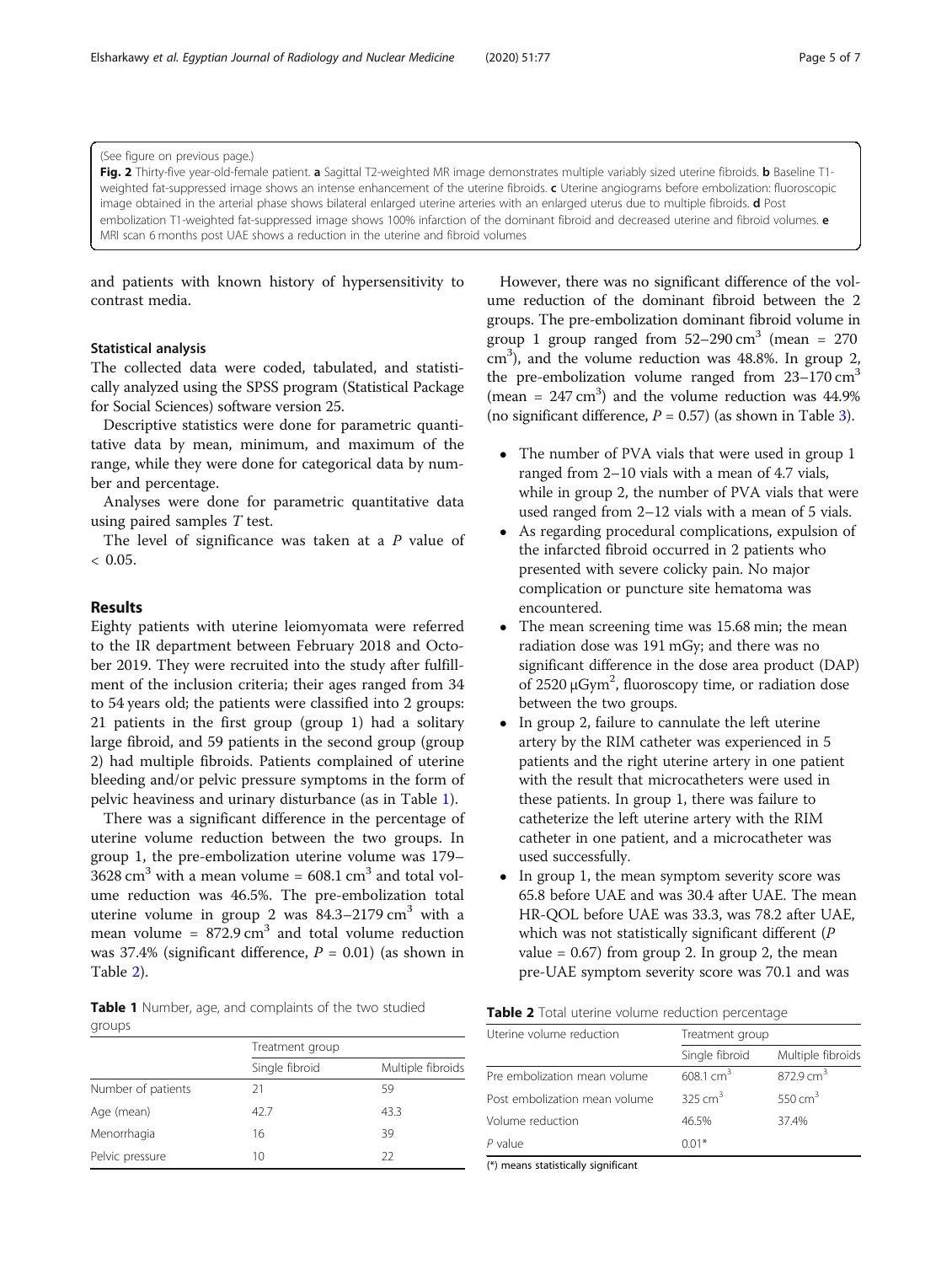| Fibroid volume reduction      | Treatment group |                    |
|-------------------------------|-----------------|--------------------|
|                               | Single fibroid  | Multiple fibroids  |
| Pre embolization mean volume  | 270 $cm3$       | 247 $cm3$          |
| Post embolization mean volume | 138 $cm3$       | $136 \text{ cm}^3$ |
| Volume reduction              | 48.8%           | 44.9%              |
| $P$ value                     | 057             |                    |

<span id="page-5-0"></span>Table 3 Dominant fibroid volume reduction percentage

32.8 after UAE, and the HRQOL was 40.2 and 74, respectively (Table 4).

At 6 months follow-up at the MRI unit, complete infarction of the dominant leiomyoma was achieved in 18 patients (85.7 %) in group 1, which had a statistically significant difference ( $P$  value 0.03\*) compared with the group 2 in which complete infarction was achieved in 34 patients (57.6%), as listed in Table 5.

Complications in group 2 included severe pain in two patients after discharge from hospital within 1 week that required readmission and IV analgesia, complete expulsion of a dominant fibroid in one patient, and infection in two patients, which was treated by IV antibiotics and hospital readmission.

Spasm of right uterine artery was experienced in one patient with a failed embolization from that side and successful embolization of the left uterine artery. At follow-up, successful fibroid infarction was achieved.

Complications in group 1 were expulsion of the fibroid in one patient, severe pain in one patient requiring readmission, and pain control.

#### Discussion

UAE has become a popular treatment option for women with symptomatic fibroids who desire uterine preservation and/or the avoidance of surgical intervention [[7](#page-6-0)].

Our results have demonstrated that there was a significant reduction in the uterine volume between the studied groups with total volume reduction in 46.5% and 37.4 % in group 1 and group 2, respectively  $(P = 0.01)$ . However, there was no significant difference in the reduction of the dominant fibroid volume between the two groups with volume reduction of 48.8% and 44.9% in group 1 and group 2, respectively (no significant difference,  $P = 0.57$ ).

Table 5 Dominant Fibroid infarction

|         | Dominant Fibroid infarction |      |                         |      |
|---------|-----------------------------|------|-------------------------|------|
|         | Single fibroid group        |      | Multiple fibroids group |      |
|         | (n)                         | (% ) | (n)                     | (% ) |
| 100%    | 18                          | 85.7 | 34                      | 57.6 |
| 99-90%  | 2                           | 9.5  | 16                      | 27.1 |
| 75-90%  | 1                           | 4.7  | 3                       | 5    |
| 50-74%  | 0                           | 0    | 2                       | 3.3  |
| < 50%   | 0                           | 0    | 4                       | 6.6  |
| P value | $0.03*$                     |      |                         |      |

(\*) means statistically significant

Das et al.'s [\[9](#page-6-0)] study revealed that the dominant fibroid volume mean reduction was 50% at 6 months, while the mean uterine volume reduction was 42% at 4 months.

- At 6 months MRI follow-up, complete infarction of the dominant leiomyoma was achieved in 18 patients (85.7 %) in group 1, and complete infarction was achieved in 34 patients in group 2 (57.6%). In the study of Richard et al. [\[13\]](#page-6-0), complete dominant tumor infarction was maintained at 3 months in 82.1% of patients in the PVA UAE group.
- With the use of PVA as our main embolic agent, we achieved satisfactory clinical success. In group 1, the mean symptom severity score markedly decreased from 65.8 to 30.4 after treatment, and the mean HRQOL improved from 33.3 to 78.2. While in group 2, the mean symptom severity score was 70.1 pre-procedure and 32.8 post procedure, and the HRQOL improved from 40.2 to 74.

In a study by Das et al. in 2014 [[9\]](#page-6-0), HR-QOL improved from 39.1 pre UAE to 76.2 post UAE, and symptom severity score decreased from 55.9 to 26.6 before and after UAE, respectively.

All patients with uterine fibroids were treated by UAE using bilateral arterial femoral artery access. The mean screening time was 15.68 min, the mean dose was 191 mGy, and the dose area product (DAP) was =  $2520 \mu Gym<sup>2</sup>$  with no significant differences detected with

Table 4 Mean symptom severity score and mean HR QQL

|                                  | Single fibroid group         |             | Multiple fibroids group      |             |
|----------------------------------|------------------------------|-------------|------------------------------|-------------|
|                                  | Mean symptoms severity score | Mean HR-QOL | Mean symptoms severity score | Mean HR-QOL |
| Pre UAE                          | 65.8                         | 33.3        | 70.1                         | 40.2        |
| Post UAE                         | 30.4                         | 78.2        | 32.8                         | 74          |
| Mean difference between Pre/Post | 35.4                         | 44.9        | 37.3                         | 33.8        |
| $P$ value                        | 0.67                         |             |                              |             |